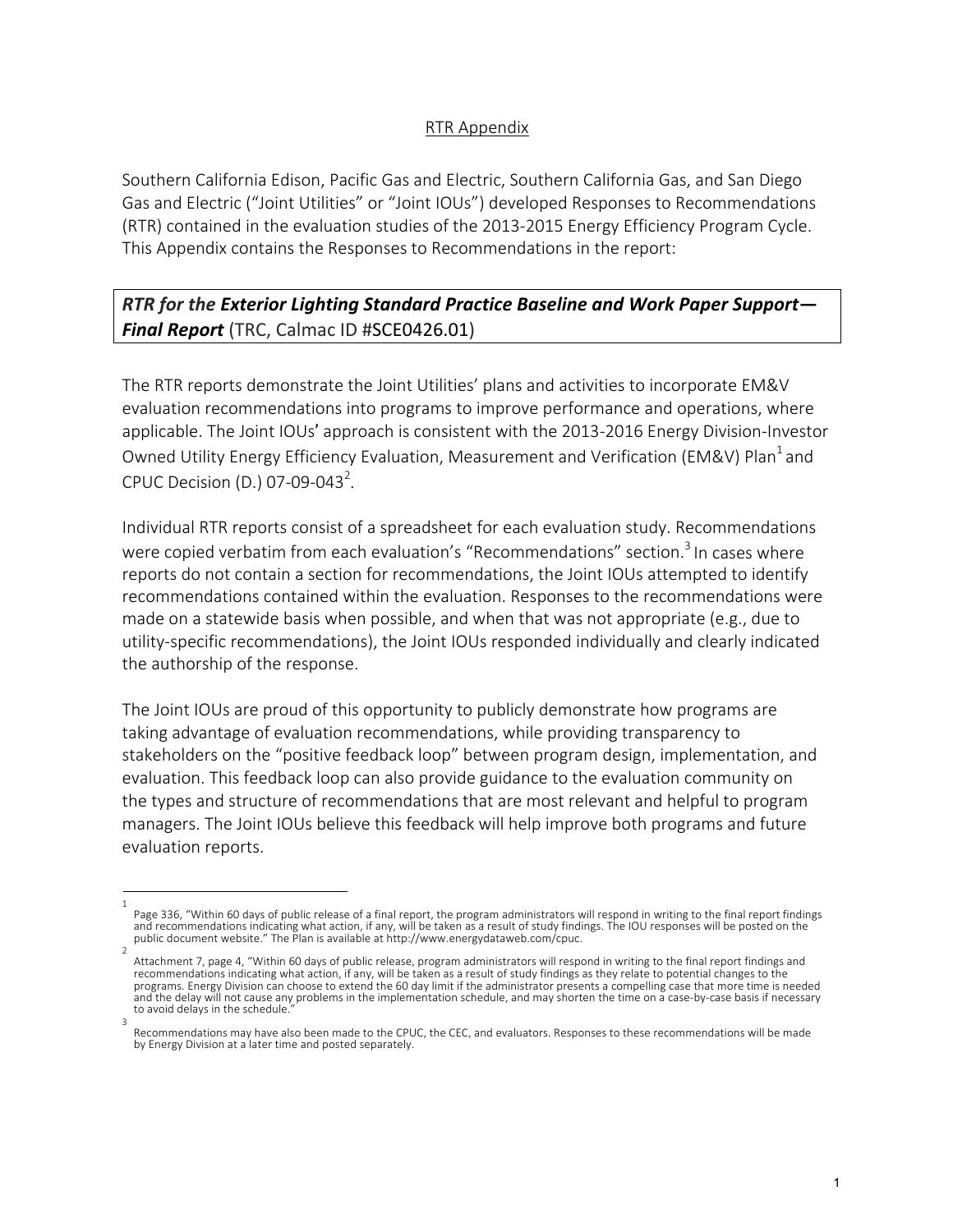## **Response to Recommendations (RTR) in Impact, Process, and Market Assessment Studies**

**Study Title:** Exterior Lighting Standard Practice Baseline and Work Paper Support—Final Report

**Program:** NR Lighting

**Author:** TRC

**Calmac ID:** SCE0426.01

**ED WO:** 2163

**Link to Report:** http://www.calmac.org/publications/TRC\_-\_SCE\_Ext\_Lighting\_SP\_and\_WP\_Support\_Final\_Report.pdf

|       |        |                                                                                                                                                                                                                                                                                                                                                                                                                                                                                                                                                                                                                                                                                                                                                                                    |                                                                                                                                                                                                                                                                                                                                                                                                                                                                                                                                                                                                                                                                                                                                                                                                                                                                                                                                                                                                                                                                                                                                                                                                                                                                                                                                                |                                                               | <b>PG&amp;E</b> (if applicable)                 |                                                                                                                               | <b>SCE</b> (if applicable)                      |                                                                                                                               | <b>SDG&amp;E</b> (if applicable)                |                                                                                                                               |
|-------|--------|------------------------------------------------------------------------------------------------------------------------------------------------------------------------------------------------------------------------------------------------------------------------------------------------------------------------------------------------------------------------------------------------------------------------------------------------------------------------------------------------------------------------------------------------------------------------------------------------------------------------------------------------------------------------------------------------------------------------------------------------------------------------------------|------------------------------------------------------------------------------------------------------------------------------------------------------------------------------------------------------------------------------------------------------------------------------------------------------------------------------------------------------------------------------------------------------------------------------------------------------------------------------------------------------------------------------------------------------------------------------------------------------------------------------------------------------------------------------------------------------------------------------------------------------------------------------------------------------------------------------------------------------------------------------------------------------------------------------------------------------------------------------------------------------------------------------------------------------------------------------------------------------------------------------------------------------------------------------------------------------------------------------------------------------------------------------------------------------------------------------------------------|---------------------------------------------------------------|-------------------------------------------------|-------------------------------------------------------------------------------------------------------------------------------|-------------------------------------------------|-------------------------------------------------------------------------------------------------------------------------------|-------------------------------------------------|-------------------------------------------------------------------------------------------------------------------------------|
| Item# | Page # | <b>Findings</b>                                                                                                                                                                                                                                                                                                                                                                                                                                                                                                                                                                                                                                                                                                                                                                    | <b>Best Practice /</b><br><b>Recommendations</b><br>(Verbatim from<br><b>Final Report)</b>                                                                                                                                                                                                                                                                                                                                                                                                                                                                                                                                                                                                                                                                                                                                                                                                                                                                                                                                                                                                                                                                                                                                                                                                                                                     | Recommendation<br>Recipient                                   | <b>Disposition</b>                              | <b>Disposition Notes</b>                                                                                                      | <b>Disposition</b>                              | <b>Disposition Notes</b>                                                                                                      | <b>Disposition</b>                              | <b>Disposition Notes</b>                                                                                                      |
|       |        |                                                                                                                                                                                                                                                                                                                                                                                                                                                                                                                                                                                                                                                                                                                                                                                    |                                                                                                                                                                                                                                                                                                                                                                                                                                                                                                                                                                                                                                                                                                                                                                                                                                                                                                                                                                                                                                                                                                                                                                                                                                                                                                                                                | If incorrect,<br>please<br>indicate and<br>redirect in notes. | Choose:<br>Accepted, Re-<br>jected, or<br>Other | Examples:<br>Describe specific program change, give reason<br>for rejection, or indicate that it's under fur-<br>ther review. | Choose:<br>Accepted, Re-<br>jected, or<br>Other | Examples:<br>Describe specific program change, give reason<br>for rejection, or indicate that it's under fur-<br>ther review. | Choose:<br>Accepted, Re-<br>jected, or<br>Other | Examples:<br>Describe specific program change, give reason<br>for rejection, or indicate that it's under fur-<br>ther review. |
| 1a    | 67-69  | • LEDs dominate cur-<br>rent exterior fixture<br>sales in California.<br>• TRC's best point esti-<br>mate is that LEDs<br>comprise 94% of cur-<br>rent exterior fixture<br>sales for NC and retro-<br>fits.<br>• Market actors sur-<br>veyed predicted that<br>by 2020 and 2023,<br>their fraction of exte-<br>rior sales for NC and<br>retrofits that will be<br>LEDs will be 98% and<br>99% respectively.<br>• DLC Standard fixtures<br>are most the preva-<br>lent among current<br>exterior fixture sales<br>and installations.<br>• TRC's best point esti-<br>mate is 58% DLC<br>Standard, 31% DLC<br>Premium, and 10%<br>not DLC listed across<br>all exterior fixtures.<br>• TRC found no con-<br>sistent trends in pric-<br>ing other than that<br>the price will increase | The CPUC should revisit the ap-<br>proach of the IMC calculation for<br>retrofit fixture projects, so it re-<br>flects a mix of fixture and lamp re-<br>placements to better model a cus-<br>tomer's decision. The IMC calcula-<br>tion in current IOU work papers for<br>fixtures assumes that the base case<br>is a standard practice fixture.<br>Based on our findings, a standard<br>practice fixture would be an LED,<br>with an efficacy that depends on<br>the product category and output.<br>However, that IMC calculation<br>does not reflect a customer's deci-<br>sions. The typical choice facing the<br>customer is to maintain the exist-<br>ing system by replacing failed<br>lamps with the old technology, or<br>to conduct a retrofit with LED fix-<br>tures. TRC calculated an example<br>to investigate how the IMC would<br>change if the base case assumed a<br>blend of maintenance (cost for in-<br>cumbent technology lamp replace-<br>ments) and retrofits (cost for LED<br>fixtures). For high-output pole-<br>mounted fixtures, a base case that<br>assumes a blend of HID lamps and<br>LED fixtures has an estimated cost<br>of \$145, which would yield an IMC<br>of \$813. The current IMC method-<br>ology in work papers assumes that<br>the base measure is a standard<br>practice fixture-found here to be | CPUC                                                          |                                                 |                                                                                                                               |                                                 |                                                                                                                               |                                                 |                                                                                                                               |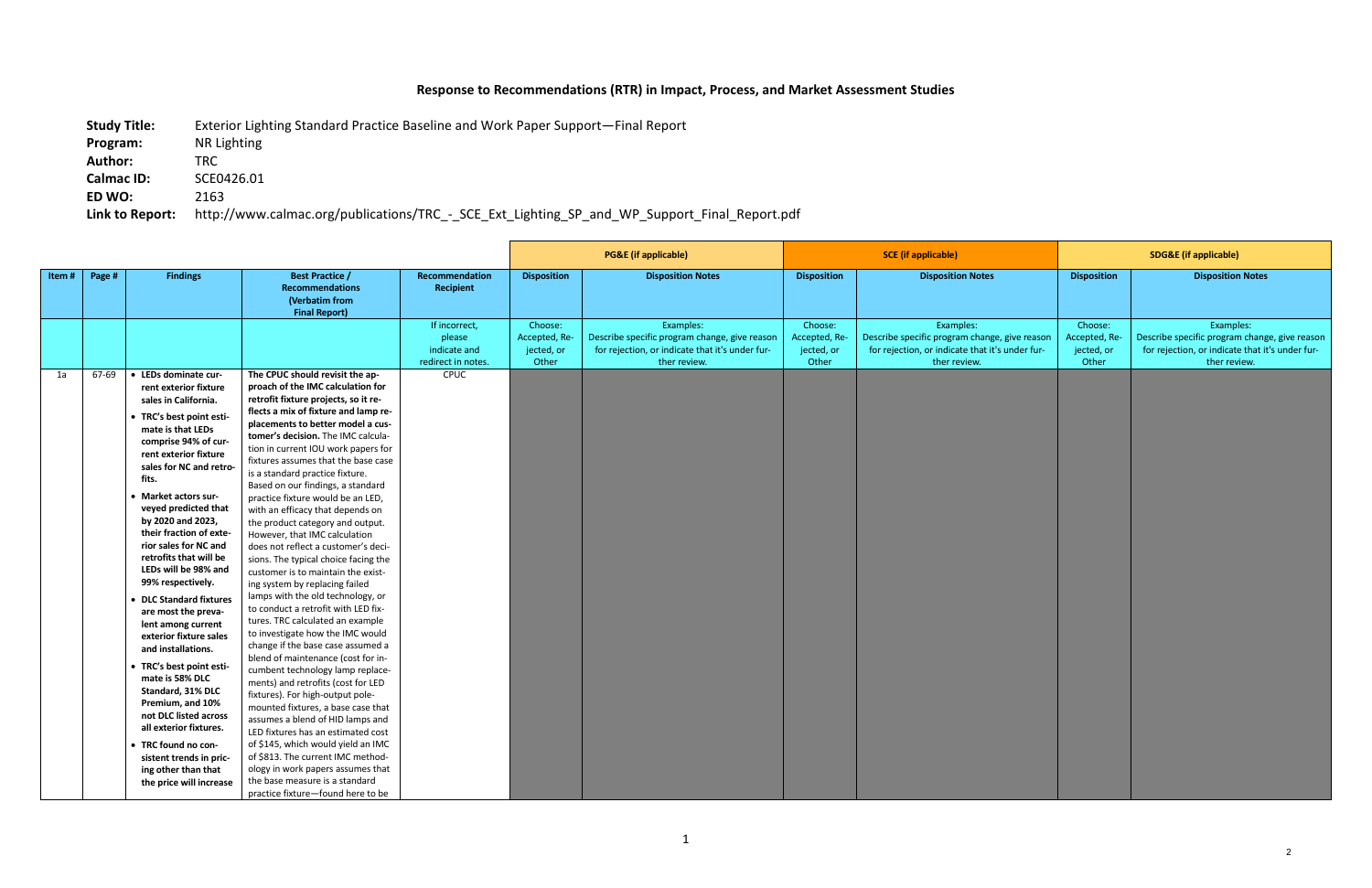| 1 <sub>b</sub> | as the light output in-<br>creases.<br>• While the model pre-<br>dicts that LEDs are<br>slowly replacing in-<br>cumbent technolo-<br>gies, HID technologies<br>will dominate electric-<br>ity use through 2023.<br>• Many data sources in-<br>dicate that commer-<br>cial customers choose<br>to maintain their ex-<br>isting exterior lighting<br>system-i.e., replace<br>failed lamps, ballasts,<br>and fixtures, instead<br>of retrofit the entire<br>system.<br>• The primary reason<br>why customers<br>choose to maintain-<br>instead of retrofit-<br>their exterior lighting<br>systems is cost. | an LED fixture with an average<br>price of \$1,000, which yields a neg-<br>ative IMC: - \$42. The negative IMC<br>is one reason that IOUs are not in-<br>centivizing many exterior lighting<br>product categories. Adjusting the<br>IMC to assume that the base case<br>is a blend of incumbent technology<br>lamps and LED fixtures would bet-<br>ter reflect a customer's decision<br>and significantly increase IMC re-<br>sults.<br>The CPUC or IOUs should conduct<br>a follow-up IMC study to further<br>explore pricing of exterior LED fix-<br>tures, and how these are likely to<br>change in the future. This study<br>found significant variation in pric-<br>ing among LED fixtures, but it was<br>beyond the scope of this study to<br>identify why certain product types<br>carried higher prices. In addition,<br>the price projections in this study<br>have high uncertainty, since even<br>the direction of LED fixture prices<br>(up or down) was uncertain in the<br>literature. TRC recommends that<br>an IMC study explore:<br>1. Current pricing trends, includ-<br>ing investigating why some<br>products carry higher prices<br>than others, and<br>2. The impact of different forces<br>on future pricing, including the<br>declining costs of LED technol-<br>ogy, additional costs due to<br>new LED features and how to<br>account for differences in fea-<br>tures among fixtures, and the<br>impacts of tariffs. | All IOUs and CPUC | Other    | The IOUs commissioned LED Pricing Studies<br>(conducted by Navigant) in 2015 and 2018,<br>the objectives of which included (1) identify-<br>ing the range of current prices for categories<br>including LED exterior lighting, (2) determin-<br>ing what factors significantly influence LED<br>price, (3) developing an incremental cost esti-<br>mate relative to baseline technologies, and<br>(4) to determine how, and at what rate LED<br>prices ranges are anticipated to change.<br>These studies provided some indication of<br>pricing drivers including lumen output, fol-<br>lowed by manufacturer, DLC qualification,<br>and CRI. Efficacy was not one of the signifi-<br>cant price determining characteristics.<br>While PG&E agrees that determining pricing<br>drivers is important, we do not believe an ad-<br>ditional study would yield substantive insights<br>beyond the results of the Navigant LED Pric-<br>ing studies. Rather, PG&E recommends fol-<br>lowing the impacts of DLC's proposed addi-<br>tion of quality metrics into its Technical Re-<br>quirements and continue to focus on driving<br>for LED quality, per D.12-11-015 OP30. | Accepted | The Research Roadmap shows our increased<br>focus on market studies to support program<br>offerings. This recommended study fits into<br>the research program for nonresidential<br>workpaper support and should be one of the<br>first studies we contract for this year.<br>We can also leverage the PG&E Lighting Mar-<br>ket Characterization Study which includes the<br>determination of quality standards. This may<br>give some insight to the variance in costs as<br>well.<br>For the future programs we need to look for<br>several external drivers such as government<br>price hikes/taxes, added features etc. to de-<br>termine how the manufacturers react to the<br>cost competitiveness and quality in terms of<br>pricing. We should be looking at drivers such<br>as cost competitiveness in relation to the sat-<br>uration of market and how manufacturers de-<br>termine pricing for different sales zones. | Accepted | The research road map should include factors<br>such as efficacy, definition of top half quality<br>(as defined by CPUC per D.12-11-015 OP30),<br>lighting controls interoperability, DLC and non<br>DLC QPL, customer type by NAICS code (gov-<br>ernment, municipality, commercial, indus-<br>trial), historical and projection to 2023 seg-<br>mentation. Top manufacturers of LED and<br>manufacturing practices. The overall market<br>saturation and uptake of LED Lamp kits for<br>outdoor lighting system for DLC and non-DLC<br>QPL. |
|----------------|---------------------------------------------------------------------------------------------------------------------------------------------------------------------------------------------------------------------------------------------------------------------------------------------------------------------------------------------------------------------------------------------------------------------------------------------------------------------------------------------------------------------------------------------------------------------------------------------------------|-------------------------------------------------------------------------------------------------------------------------------------------------------------------------------------------------------------------------------------------------------------------------------------------------------------------------------------------------------------------------------------------------------------------------------------------------------------------------------------------------------------------------------------------------------------------------------------------------------------------------------------------------------------------------------------------------------------------------------------------------------------------------------------------------------------------------------------------------------------------------------------------------------------------------------------------------------------------------------------------------------------------------------------------------------------------------------------------------------------------------------------------------------------------------------------------------------------------------------------------------------------------------------------------------------------------------------------------------------------------------------------------------------------------------------------------------|-------------------|----------|-------------------------------------------------------------------------------------------------------------------------------------------------------------------------------------------------------------------------------------------------------------------------------------------------------------------------------------------------------------------------------------------------------------------------------------------------------------------------------------------------------------------------------------------------------------------------------------------------------------------------------------------------------------------------------------------------------------------------------------------------------------------------------------------------------------------------------------------------------------------------------------------------------------------------------------------------------------------------------------------------------------------------------------------------------------------------------------------------------------------------------------------------------------------------|----------|------------------------------------------------------------------------------------------------------------------------------------------------------------------------------------------------------------------------------------------------------------------------------------------------------------------------------------------------------------------------------------------------------------------------------------------------------------------------------------------------------------------------------------------------------------------------------------------------------------------------------------------------------------------------------------------------------------------------------------------------------------------------------------------------------------------------------------------------------------------------------------------------------------------------------------|----------|-----------------------------------------------------------------------------------------------------------------------------------------------------------------------------------------------------------------------------------------------------------------------------------------------------------------------------------------------------------------------------------------------------------------------------------------------------------------------------------------------------------------------------------------------|
| 1c             |                                                                                                                                                                                                                                                                                                                                                                                                                                                                                                                                                                                                         | In addition, TRC recommends ad-<br>ditional research to determine ex-<br>terior lighting retrofit rates. The<br>result could be used as an input in<br>the calculation of a blended<br>lamp/fixture base case in the IMC<br>and improve the accuracy of mod-<br>els of installed exterior lighting<br>stock.                                                                                                                                                                                                                                                                                                                                                                                                                                                                                                                                                                                                                                                                                                                                                                                                                                                                                                                                                                                                                                                                                                                                    | All IOUs and CPUC | Accepted | PG&E agrees that it is valuable to determine<br>the rate of HID and linear replacement lamp<br>retrofits vs. full-fixture retrofits for exterior<br>lighting as it would help to support the asser-<br>tion made in PG&E's proposed workpaper up-<br>date (PGECOLTG151 R9) for a blended Nor-<br>mal Replacement (NR) baseline mix more ac-<br>curately reflecting customers' purchasing sce-<br>narios.                                                                                                                                                                                                                                                                                                                                                                                                                                                                                                                                                                                                                                                                                                                                                                | Accepted | SCE agrees and sees this study fitting into our<br>market studies program.<br>This research may help determine the base-<br>line mixes for cost and savings calculations<br>based on customer choice and existing tech-<br>nology displacement in the market. Further<br>the shifting costs may reflect change in cus-<br>tomer choice from retrofit kits and fixtures or<br>vice versa. We need to know the trend of<br>shift based on pricing and situations such as<br>financial feasibility from customer's stand-<br>point to determine what assumptions for<br>baseline calculations.                                                                                                                                                                                                                                                                                                                                        | Accepted | Recommend that the research roadmap also<br>consider the creation of bin cost data based<br>on DEER 2019-2020 measures definitions, for<br>proposed wattage and equivalent service<br>baseline wattage, this would assist both the<br>IOUs/PA and CPUC ex-ante consultants in fu-<br>ture DEER updates.                                                                                                                                                                                                                                       |
| 1 <sub>d</sub> |                                                                                                                                                                                                                                                                                                                                                                                                                                                                                                                                                                                                         | In conclusion, while TRC found<br>that LEDs are standard practice,<br>TRC recommends that IOU                                                                                                                                                                                                                                                                                                                                                                                                                                                                                                                                                                                                                                                                                                                                                                                                                                                                                                                                                                                                                                                                                                                                                                                                                                                                                                                                                   | All IOUs          | Other    | While PG&E acknowledges that first costs<br>continue to be a barrier for customers to<br>overcome for LED retrofits, there are other                                                                                                                                                                                                                                                                                                                                                                                                                                                                                                                                                                                                                                                                                                                                                                                                                                                                                                                                                                                                                                    | Accepted | SCE agrees and looks forward to integrating<br>new and upcoming research to support bet-<br>ter lighting offerings.                                                                                                                                                                                                                                                                                                                                                                                                                                                                                                                                                                                                                                                                                                                                                                                                                | Accepted | SDG&E agrees with taking a deeper dive into<br>customer intervention and barriers to LED fix-<br>ture adoption/installation versus maintaining                                                                                                                                                                                                                                                                                                                                                                                                |